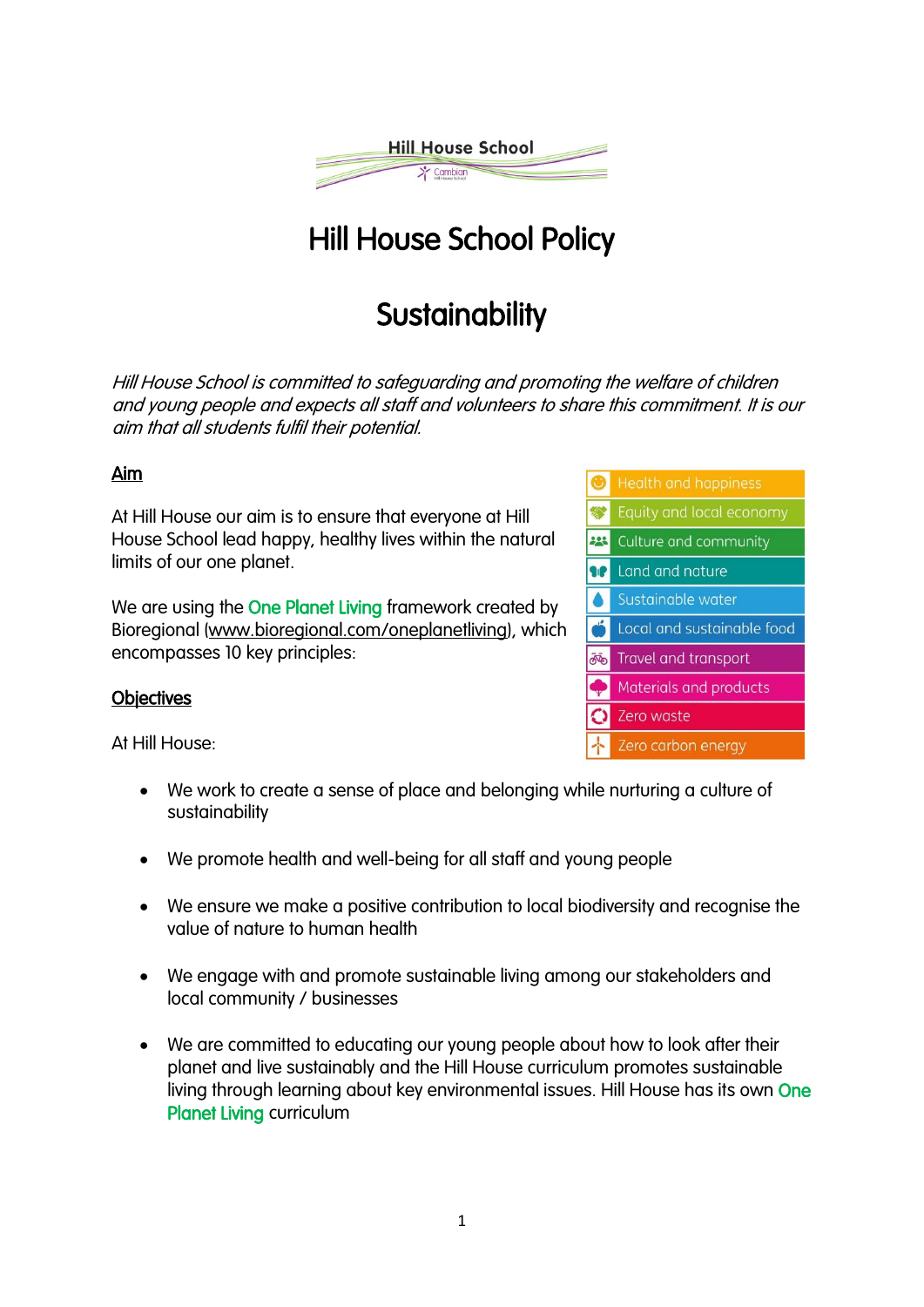- We recognise our responsibility to ensure that young people have the necessary skills and knowledge to understand environmental concerns, so that they can apply this to their lives and adopt an eco-friendly lifestyle
- We encourage both young people and staff to think about the environment and how their actions could impact upon their local surroundings, as well as the global environment

### Involving young people

We involve young people by having a school `Eco Committee` and Hill House has its own Eco Code



Young people at Hill House are involved in key decision making.

At Hill House, we are committed to:



- We promote wellbeing of our young people and staff we have a daily mindfulness hour and a wellbeing practitioner
- We help our young people and staff to be physically, emotionally and mentally healthy through increased physical activities, mindfulness exercises and spending time outdoors interacting with nature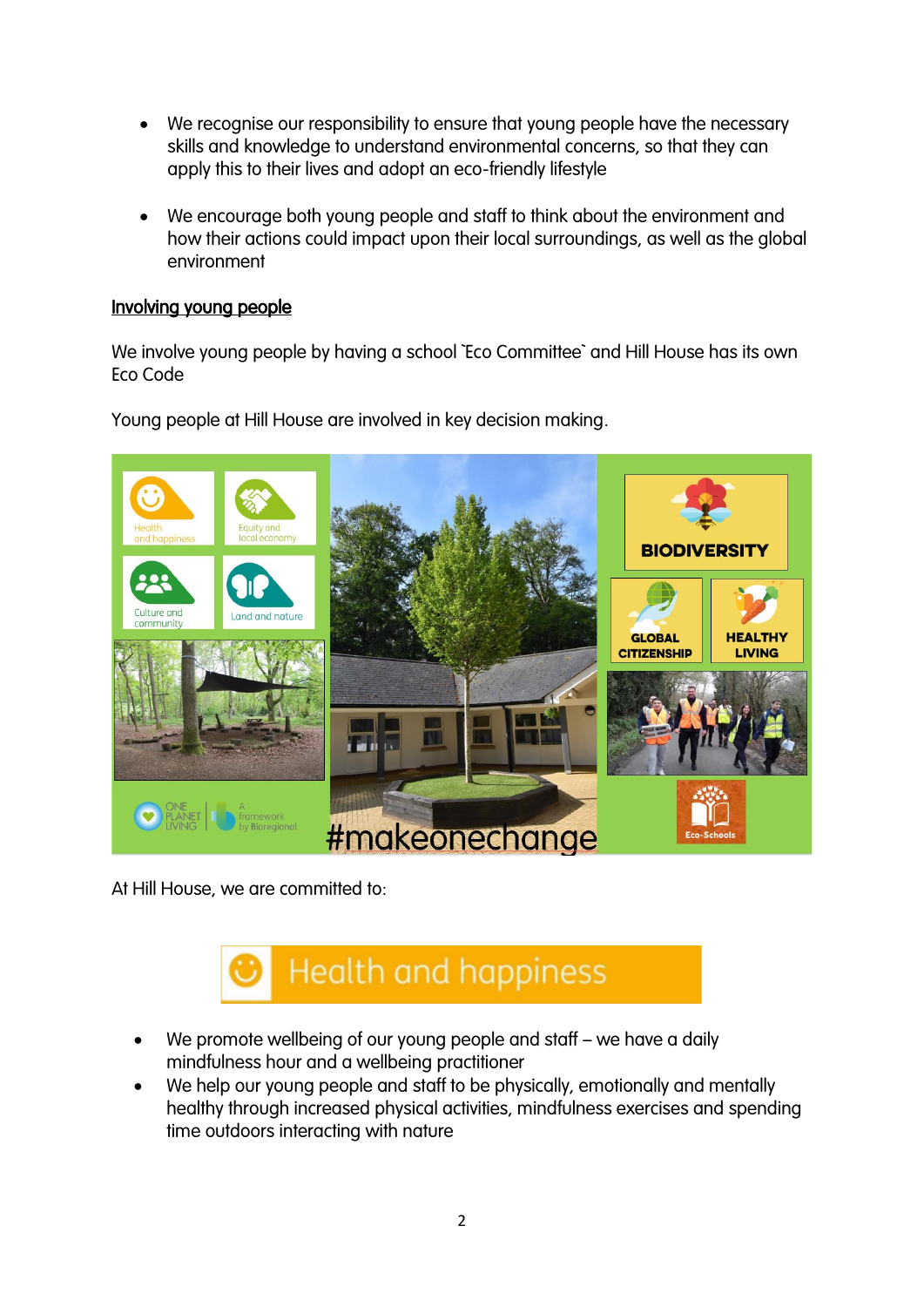- Young people are supported to stay fit and healthy, all young people go for a walk each day and access a range of physical activities throughout the day. This includes using the trampoline and outdoor exercise equipment
- We encourage healthy eating and have a Hill House `Food and Healthy Eating` policy
- Hill House has its own café where there is a daily choice of healthy food options on offer
- Hill House has its own allotment where young people learn how to grow fruit, vegetables and flowers. Produce from the allotment is used in the school café and for cooking and eating in the homes
- We have a healthy `break box` delivery service where our sixth form young people prepare healthy snacks and deliver these across the school
- Hill House has a `Hill Fresh` service where homes can order their own healthy recipe box



- We recruit staff through local advertising, word-of-mouth and Refer-A-Friend to support the local economy and reduce the need for travel
- We engage with local businesses where we can, especially those with a sustainability agenda, to support the creation of a vibrant and resilient local economy where a significant proportion of our money is spent locally
- We think about all the ways we can promote a fairer, safer, sustainable community for everyone where our young people feel safe and supported and staff feel valued, promoting diversity and equality of opportunity for all

# Culture and community

- We adopt a whole school approach to One Planet Living and the initiative runs through everything that the school does
- We foster a sense of place and belonging where everyone acts as though they actively care about the environment and nurture a culture of sustainability
- `Green Dragons Den` events offer the school community an opportunity to pitch new ideas which are then incorporated into the School Development Plan as well as curriculum planning
- Key stakeholders are involved One Planet living is discussed and shared with the Hill House governance meetings and the school's Professional Learning **Community**
- Young people at Hill House are supported to get involved with their local community. Representatives attend the local parish council meetings and contribute to local events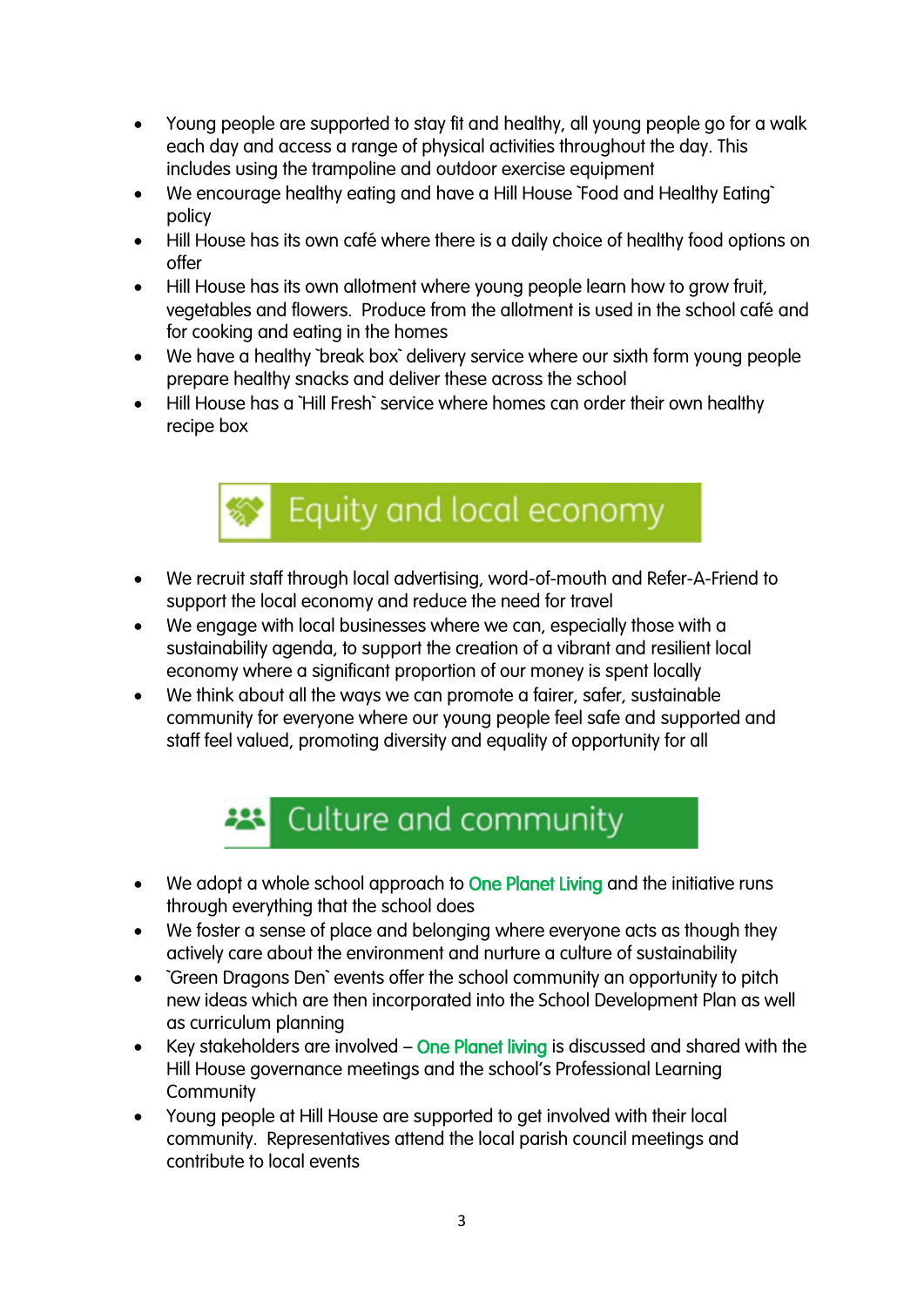- Young people are also supported to make a contribution to their wider community by raising money for local charities, donating to local food banks and taking part in litter picking in the village
- Young people also learn about charity events involving wildlife, animals and the environment



- We support our young people and staff to understand how we all impact wildlife and aim to be nature-friendly while still making space for play and fun
- We engage staff and young people in recognising the value of nature, including its value to our health
- We support young people to learn about the school grounds, how to look after them and how to grow and develop the resource that the school has
- We encourage biodiversity, always looking at how we can improve and enhance the school grounds to encourage a variety of wildlife
- Young people learn about trees, plants and animals and learn how biodiversity helps us to live healthy and happy lives
- We plant wild flowers to encourage bees and promote natural spaces
- Through our curriculum activities we support the young people to create a range of bird boxes, insect homes and bug boxes
- We take part in National events such as the RSPB's Big School's Bird Watch and Keep Britain Tidy, Earth Day, Queen's Green Canopy for the Jubilee etc.



- We reduce wasteful consumption of water by encouraging behaviour change and creating a culture of sustainability
- We raise awareness of the need for the responsible use of water for bathing, showering and water play as well as the need to return it clean to the environment.
- We reduce the need for water stations and eliminate plastic bottled water where potable water is available from the tap
- We engage parents and stakeholders in water-conscious behaviour
- Young people learn where water comes from and also learn about the water cycle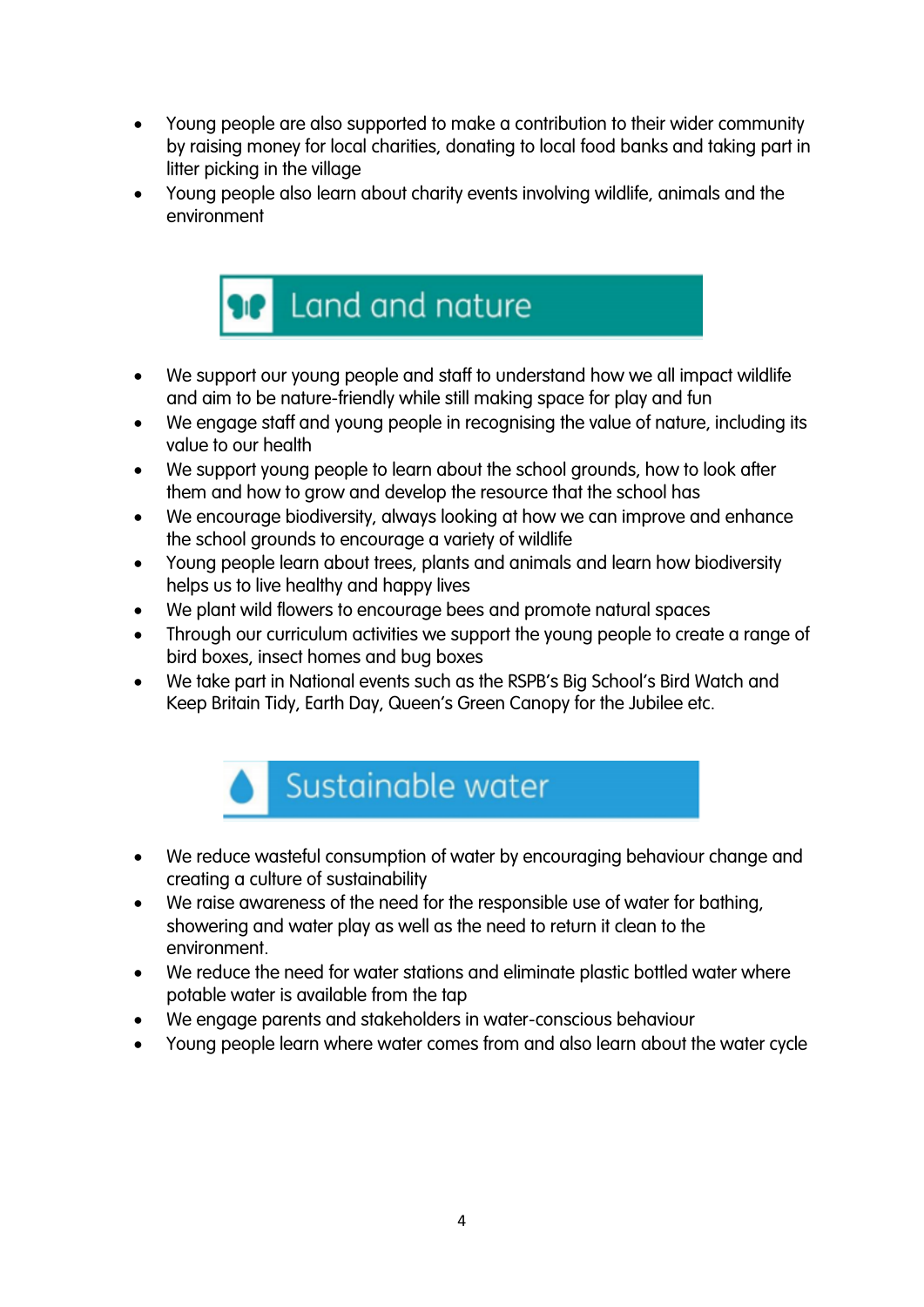

- We enjoy fresh, local, seasonal, organic and healthy produce through the effective use of our allotment and encourage diets high in vegetable protein
- We celebrate a culture of healthy and sustainable eating through events and education
- We try to support local food producers and ethically sourced meat and dairy products
- The Hill House café offers a daily range of fresh fruit, vegetables, seeds and pulses
- Young people help to grow fruits and vegetables in the school's allotment. The produce is then used in the school café and in the homes
- Young people have the opportunity to visit a local walled garden where they help to maintain the garden and look after the animals



- Young people live at Hill House as well as go to school there. This eliminates the typical `journey to school` in a vehicle as all young people walk to school each day
- We encourage young people to learn about and use public transport
- We support young people to learn how to ride a bike safely and to learn about road safety
- We use the local area to go for long walks rather than using the school minibuses
- We encourage staff to car share where possible
- Hill House adopts the `cycle to work` initiative which supports staff to be able to afford to purchase a bike to ride to school



- We support young people and staff to consider a product's lifecycle and the pros and cons of different materials
- We try to encourage responsible consumption and reduce waste by promoting reusing, refilling, repurposing and recycling
- We promote a culture of sharing and swapping is encouraged through on site and local community initiatives
- We try and use environmentally sound cleaning products where possible
- We promote a refill system where young people and staff can refill their toiletry bottles
- We try to use plastic free products such as shampoo bars
- We buy Bamboo clothing and bedding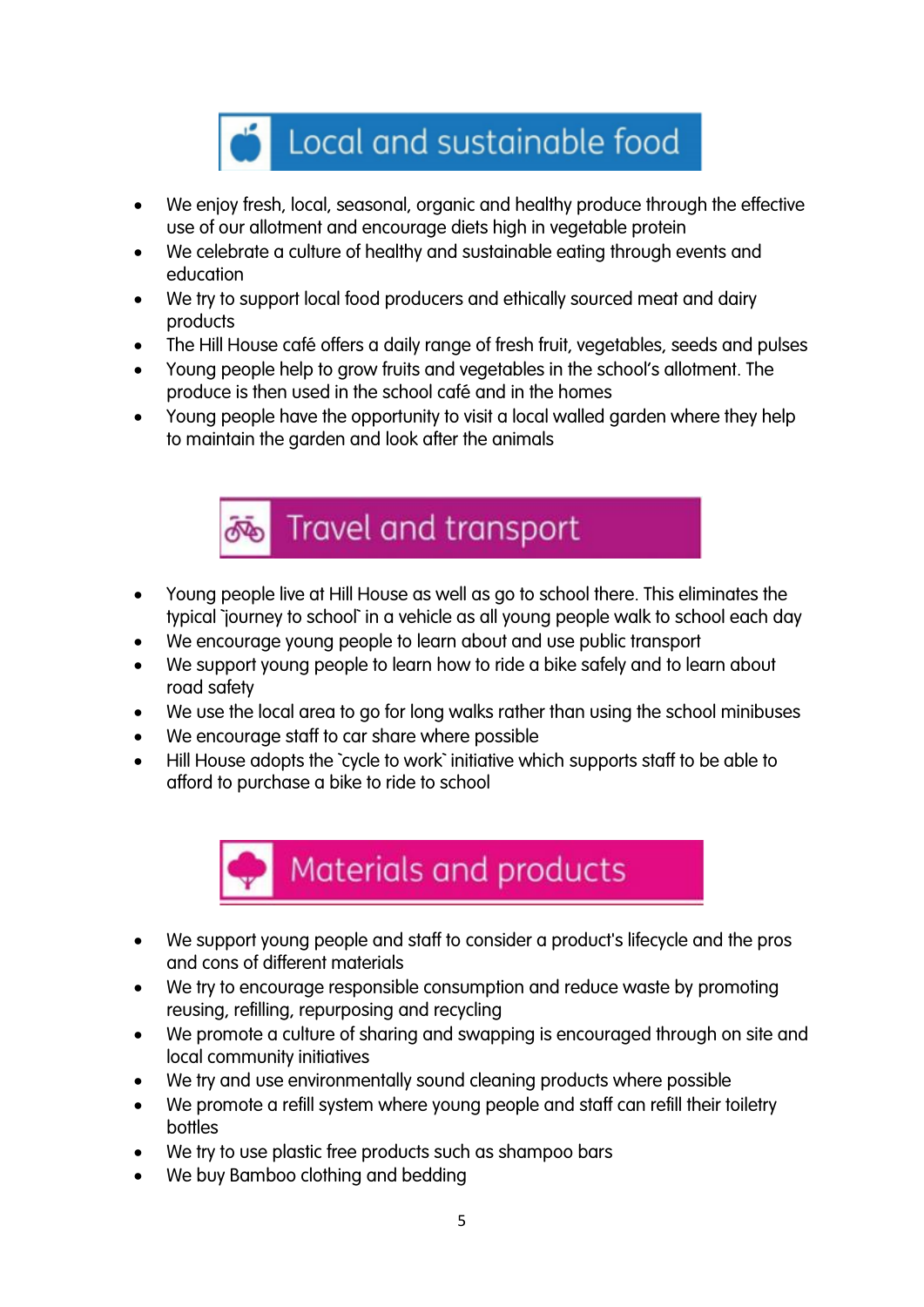• Our Sixth formers lead on a range of mini enterprise projects making environmentally friendly products such as body scrubs



- We try to reduce wasteful consumption and waste to landfill by maximising upcycling, reusing and recycling
- We adopt the 3 R's of `Reduce` `Reuse` and `Recycle` recycling paper, plastics, tins and glass and reusing and repurposing items across the school
- We make waste part of the curriculum from exploring where products come from, how they are made, how they can be responsibly disposed of or reused
- We foster a culture of sharing, repurposing and recycling by engaging with the local community as well as local businesses to see what opportunities may exist to help each other
- We work hard to reduce the amount of waste we produce by:
	- ❖ Only printing documents when it is essential
	- ❖ Writing and printing on both sides of paper where possible
	- ❖ Reducing the amount of documents that are laminated using plastic laminating sheets
	- ❖ Composting food waste
	- ❖ Encouraging young people and staff to use reusable water bottles instead of plastic single use bottles
	- ❖ Encouraging staff to use reusable coffee cups we give all new starters a new travel coffee cup when they start
	- ❖ Encouraging young people to take part in school and local community litter picking
	- ❖ A ban on use of disposable cutlery, plates and cups



- We encourage Energy efficiency gained through the use of passive methods such as natural lighting and ventilation
- We encourage energy saving behaviours such as;
	- ❖ Switching off lights and energy draining appliances when not in use e.g. computers and whiteboards
	- ❖ Keeping doors and windows shut in cold weather
	- ❖ Ensuring all systems work efficiently and any breakages or leaks are reported to the site manager as a matter of high priority